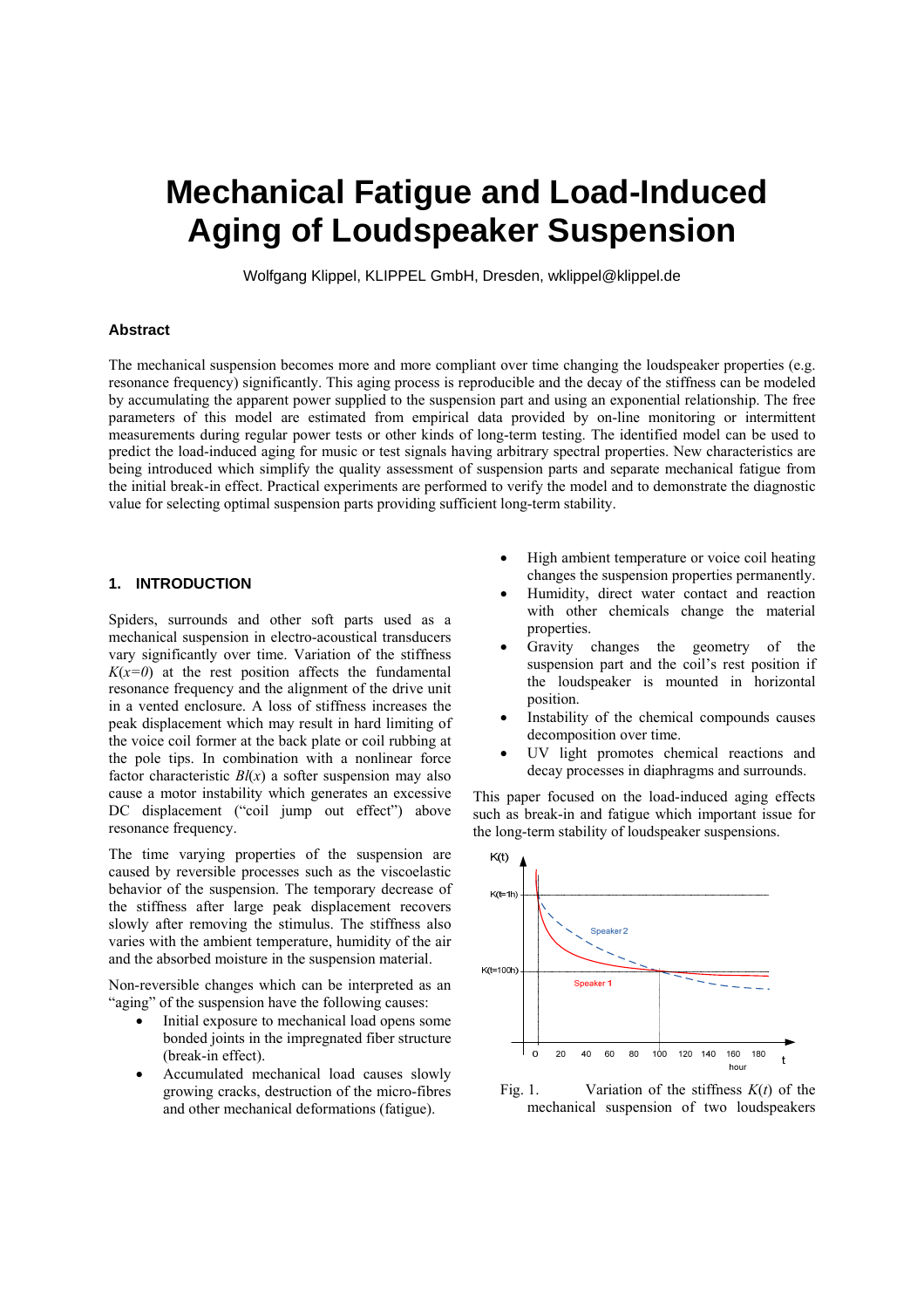versus time *t* while applying a stimulus of constant amplitude in a power test.

These effects cause significant differences in the aging characteristic as illustrated in Fig. 1 where speaker 1 showed a stronger break-in effect but a lower fatigue than speaker 2.

Some manufacturers as reported in [1] assess the longterm variation

$$
R_{100h} = \frac{K(t = 100h)}{K(t = 1h)}
$$
 (1)

by referring the stiffness *K*(*t=*100 h) after a 100 hour power test to the stiffness value  $K(t=1h)$  after 1 hour of testing when most of the break-in is finished. Although the simple characteristic in Eq. (1) gives some valuable information about the fatigue process it does not consider the late variation in speaker 2 occurring after 100 hours of testing. This number also depends on the amplitude and the spectral properties of the particular stimulus used in the power test.

It is the target of this paper to develop a model describing the aging process for any kind of stimulus and a new measurement technique for identifying the free model parameters. Practical experiments are required to verify the new technique on suspension parts and complete loudspeaker systems. The interpretation of the practical results will be discussed in detail to derive new characteristics which describe the quality of the suspension system and to select optimal components and materials for design and manufacturing.

#### **1.1. Symbols**

| a(W) | instantaneous aging ratio |  |
|------|---------------------------|--|
|      |                           |  |

- *Bl*(*x*) nonlinear force factor
- $C_i, C_k$  coefficients describing the stiffness losses in the aging models
- $F_k(t)$  restoring force at the mechanical suspension

 $i_k$  current representing the restoring force of the suspension

- $K(x,t)$  measured stiffness of the mechanical suspension
- $\hat{K}(W)$  predicted mechanical stiffness
- $K_{\text{nom}}$  nominal stiffness of the suspension after break-in
- $K_{\infty}$  final stiffness at the end of the aging process
- *P*(*t*) apparent mechanical power
- $\overline{P}(t)$  mean value of the mechanical power *P*
- *P<sub>i</sub>* power threshold in multiple-state model

| pdf(P)           | probability function of power P                                  |  |  |
|------------------|------------------------------------------------------------------|--|--|
| $R_{100h}$       | stiffness ratio after 100 h power testing                        |  |  |
| $R_{\rm e}$      | electrical de voice coil resistance                              |  |  |
| $R_{\rm h}$      | break-in ratio                                                   |  |  |
| T                | integration interval for calculating $P(t)$                      |  |  |
| $u_{\text{emf}}$ | voltage representing velocity of<br>the<br>suspension            |  |  |
| v(t)             | voice coil velocity                                              |  |  |
| $V_{\rm a}$      | total aging loss of stiffness                                    |  |  |
| $V_{\rm f}$      | total fatigue loss of stiffness                                  |  |  |
| x(t)             | voice coil displacement                                          |  |  |
| $W_i, W_{j,i}$   | energy constants describing the dynamics<br>of the aging models  |  |  |
| W(t)             | mechanical apparent work                                         |  |  |
| $W_i(t)$         | mechanical work accumulated at power                             |  |  |
|                  | $P < P_k$                                                        |  |  |
| $W_{50\%}$       | mechanical work at aging ratio $a=50\%$                          |  |  |
| $W_{90\%}$       | mechanical work at aging ratio $a=90\%$                          |  |  |
|                  | $\mathbf{1}$ $\mathbf{1}$ $\mathbf{1}$ $\mathbf{0}$ $\mathbf{1}$ |  |  |

- $W_{a}$  mechanical work of the suspension in audio application
- *Z*<sup>L</sup> electrical impedance representing parainductance of the voice coil

#### **2. MODELING LOAD INDUCED AGING**

In this chapter an empirical model of the aging process shall be developed which describes the variation of the stiffness *K* from a macroscopic view as an analytical function of the mechanical load accumulated during life time cycle. The analytical expression should be intuitive and simple using physical state variables (e.g. displacement *x*) which are easily accessible by nondestructive testing. Furthermore, the model shall comprise a minimal number of free parameters which have a physical meaning and make a prediction of the final stiffness and the quality assessment of suspension system possible.

# **2.1. Previous Research**

Although break-in and fatigue effects of loudspeaker suspensions are well known phenomena reported in many papers such as in [1] and [3], this issue has never been investigated in greater detail by loudspeaker research. In material science, however, there are plenty of activities on the fatigue of metals, elastomers such as rubber, impregnated glass fibers and other compounds to investigate the nucleation and growth of cracks and to predict the final break of the material [4-11]. The *SN*curve developed by Wöhler [4] shows the cyclic stress amplitude (*S*) versus the logarithm of number of cycles (*N*) required for breaking a clamped sample of the material under sinusoidal excitation. This monotonically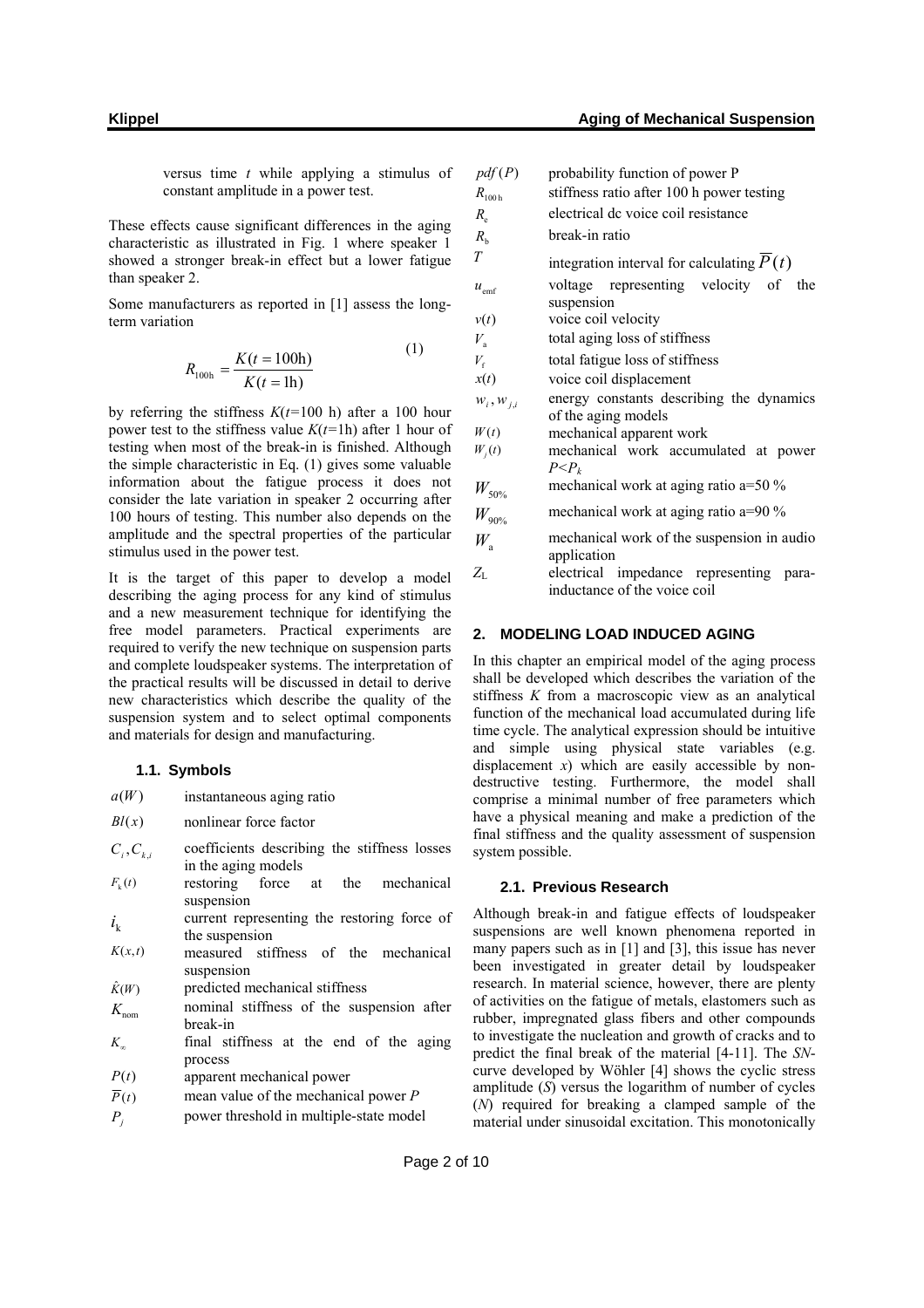falling curve is the basis for calculating the probability of a failure for an arbitrary load using the spectrum of sinusoidal stress components called *fatigue damage spectrum* by *rainflow analysis* and combining the individual contribution at each cyclic stress value by Miner's rule [4]. Although this technique has proved its value for predicting breaks in many materials [12] it cannot explain the break-in effect and the special fatigue symptoms found in a loudspeaker suspension. A complete fission of the spider or surround only occurs under severe overload conditions because the stress at any point on the geometry is usually far below the critical value. However, the microscopic view of material science reveals some interesting points which are also relevant for the macroscopic model developed here for loudspeaker suspensions. The load-induced variation of the stiffness should depend on

- the potential energy temporarily stored in the suspension considering the nonlinear force-deflection characteristic,
- energy dissipated into heat by losses in the material,
- frequency of an alternating stimulus,
- accumulation of the total power transferred to the suspension part during life time of the suspension.



Fig. 2. Stiffness *K*(*W*k) versus accumulated work *W* measured at constant mechanical power *P*

#### **2.2. Mechanical Load**

Using this information we describe the mechanical load as the apparent mechanical power

$$
P(t) = |F_k(t)v(t)| \tag{2}
$$

which is the absolute value of the product of restoring force  $F_k(t)$  and velocity  $v(t)$ . This value changes the potential energy and heat dissipation in the suspension and considers the nonlinear stiffness  $K(x)$  generating an increase of the restoring force at high peak displacement  $x(t)$ . For a sinusoidal excitation with constant peak

displacement  $x(t)$  the apparent mechanical power rises with frequency *f*.

#### **2.3. Constant Load Model**

At the beginning we develop a relatively simple dosage model which is adequate for long-term testing of suspension parts or for power testing of just assembled loudspeaker systems operated at a constant load defined by the mean value of the apparent power

$$
\overline{P}(t_{\rm m}) = \frac{1}{T} \int_{t_{\rm m}}^{t_{\rm m}+T} P(t)dt \approx const.
$$
\n(3)

over the interval *T*.

Fig. 2 shows the variation of the stiffness  $K(x=0, W)$ measured at the voice coil rest position *x=*0 as a function of the accumulated work

$$
W(tm) = \int_{0}^{t_{m}} P(t)dt = \overline{P}t_{m}.
$$
 (4)

The curve shape in Fig. 2 is very similar to the curves presented in Fig. 1 because the accumulated work  $W(t_m)$ is proportional to the measurement time  $t_m$  in those tests because P(t) is approximately constant in those power tests. The instantaneous stiffness

$$
\hat{K}(x=0,W) = K(x=0,W=0) - \Delta K(W)
$$
 (5)

can be predicted by using the stiffness variation

$$
\Delta K(W) = \sum_{i=1}^{N} C_i \left( 1 - e^{-W/w_i} \right) \tag{6}
$$

with the free model parameters  $C_i$  and  $w_i$  and a constraint  $w_1 < w_2 < ... < w_i < ... < w_N$  ensuring uniqueness of the representation. Two exponential functions (*N*=2) usually give a good fitting of the measured data as discussed in detail below.

#### **2.3.1. Interpretation of the Parameters**

The free parameters of the constant load model are easy interpretable and support the quality assessment of suspension parts.

The progress of the load-induced aging can be described by a relative aging ratio

$$
a(W) = \frac{K(W=0) - K(W)}{\sum_{i=1}^{N} C_i} 100\%
$$
 (7)

which approaches 100 % for an infinite amount of work *W*. This characteristic is the basis for defining implicitly in

$$
a(W_{50\%}) = 50\% \tag{8}
$$

$$
a(W_{90\%}) = 90\%
$$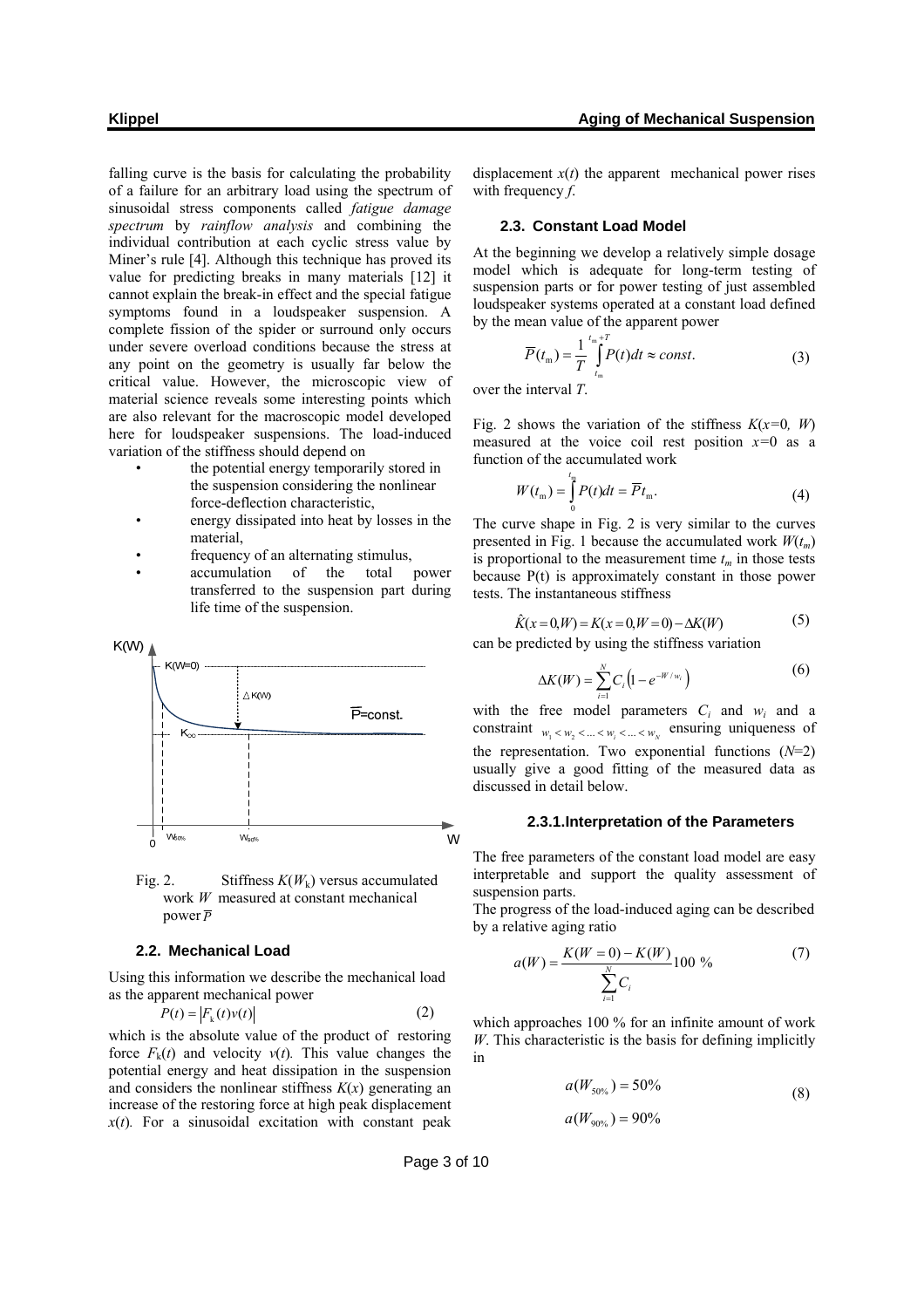the amounts of mechanical work  $W_{50\%}$  and  $W_{90\%}$ required to complete 50% and 90 % of the aging process, respectively. These absolute characteristics expressed in kWh can directly be compared with the work dosage

$$
W_{\rm a} \approx t_{\rm a} x_{\rm max}^2 \pi f_0 K(x=0) \tag{9}
$$

as expected in the particular audio application assuming a sinusoidal excitation over operation time *t*a at frequency  $f_0$  and a peak displacement  $x_{\text{max}}$ . Clearly a low frequency tone needs a larger operation time than a high frequency tone of the same displacement to supply the same amount of work to the suspension part.

After applying an infinite amount of work *W* the final value of the stiffness at the end of the aging process can be predicted by

$$
\hat{K}(W \to \infty) = \hat{K}_{\infty} = K(0) - \sum_{i=1}^{N} C_i.
$$
 (10)

The sum of the coefficients  $C_i$  referred to the initial stiffness  $K(W=0)$  gives a further useful characteristic

$$
V_{\rm a} = \frac{\sum_{i=1}^{N} C_i}{K(W=0)} 100\%
$$
\n(11)

describing the relative loss of stiffness over the complete life-time of the suspension part.

The simple model for *N*=2 is a good approximation of most suspension parts and separates the break-in effect generating the steep decay at the beginning of the aging process from the fatigue causing a much slower decay at large values of accumulated work *W*.

In this case the parameter  $w_1$  describes the amount of work required to complete 63% of the break-in phase. The break-in ratio

$$
R_{\rm b} = \frac{C_1}{C_1 + C_2} 100\% \qquad |N = 2 \tag{12}
$$

describes the relative contribution of the break-in effect referred to the total loss of stiffness during aging.

A further important characteristic is the total fatigue loss of stiffness

$$
V_{\rm f} = \frac{C_2}{K(W=0)} 100\% \qquad |N=2 \quad . \tag{13}
$$

If the break-in effect is dominant  $(R_h \approx 100\%)$  and fatigue negligible ( $V_f \approx 0$ ) then we find the relationship  $W_{90\%} \approx 3W_{50\%}$ .

| Criteria        | Optimal value     | Priority |
|-----------------|-------------------|----------|
| Minimal fatigue | $V_{\rm f} = 0\%$ |          |

| Dominant break-in     | $R_{\rm b}$ = 100 %           |  |
|-----------------------|-------------------------------|--|
|                       | $W_{90\%} \approx 3 W_{50\%}$ |  |
| Slow fatigue process  | $w_2 > W_a$                   |  |
| Total aging ratio     | $V_{\rm a} = 0\%$             |  |
| Fast break-in process | $w_1 \ll W_{\rm a}$           |  |

Table 1: Criteria important for quality assessment of suspension parts

Table 1 gives an overview on the criteria which are important for ensuring the desired properties of the suspension part over life time. A low fatigue ratio  $V_f$  is the most desired property to keep the misalignment of the loudspeaker system in the final application minimal. Suspension parts with a high value of  $R_b$  have a dominant break-in effect and the stiffness

$$
K_{\text{nom}} = K(W = 0) - C_1 \qquad |N = 2 \tag{14}
$$

after break-in can be used as a nominal value for designing transducers according to desired specifications. The initial misalignment during break-in is acceptable in most audio applications because the dosage (related to parameter  $w_1$ ) required to pass the break-in phase is small. If the fatigue ratio  $V_f$  cannot be further reduced it is at least desirable to have a slow fatigue process and a parameter  $w_2$  which is large compared to the work  $W_a$  expected in the final audio application. The total aging ratio  $V_a$  has a low priority for quality assessment because it considers break-in and fatigue effects in the same way. Finally it would be desirable to keep the parameter  $w_l$  as small as possible to ensure a short break-in phase.

# **2.4. Varying Load Model**

The dosage model given by Eq. (5) assumes that the aging process is independent on the power value P. However, Fig. 3 shows the aging process of four suspensions of the same type each operated at a different load  $P_i$  which was held constant during the test.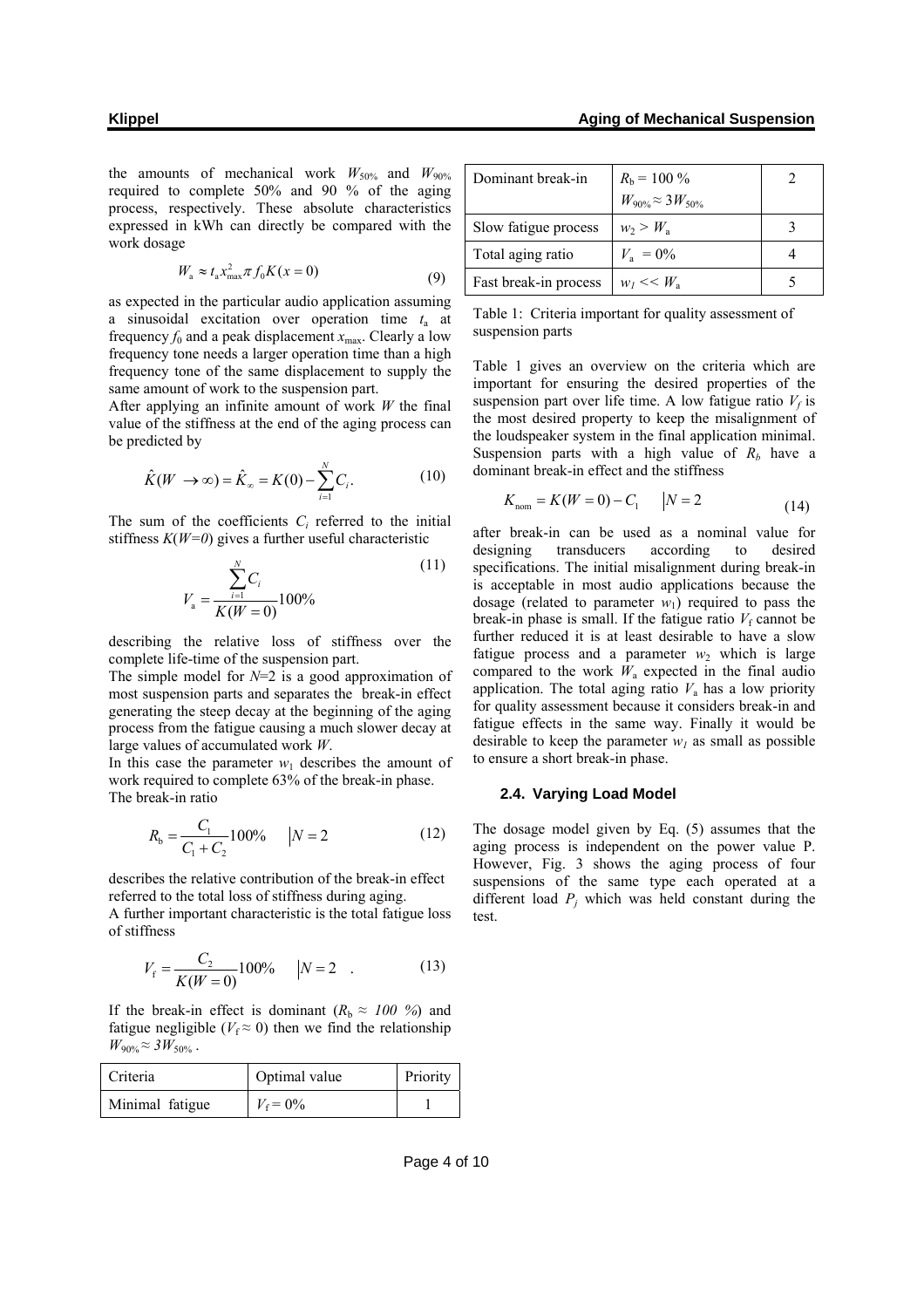

Fig. 3. A set of ageing functions *K*(*Wj*) measured at constant mechanical power  $P_i$ 

Although the curves  $K_i(W)$  with  $j=1,..,4$  have a similar shape the stiffness reduces for a higher value of power  $P_i$  supplied to the suspension during the test. Therefore, each aging curve *Kj*(*W*) requires a separate state variable and Eq. (6) is replaced by a set of equations

$$
\Delta K_j(W_j) = \sum_{i=1}^N C_{j,i} \left( 1 - e^{-W_k/w_{k,i}} \right) \quad \begin{vmatrix} \overline{P} = P_j = const \\ j = 1, ..., J \end{vmatrix} \tag{15}
$$

providing a parameter set for each test at load *Pj*. For a sufficient number *J* of test at equally-spaced power values  $P_i$  the measurement results are the basis for predicting the stiffness variation

$$
\hat{K}(W) = K(W = 0) \n- \sum_{j=2}^{J} (\Delta K_j(W_j) - \Delta K_{j-1}(W_j)) - \Delta K_1(W_1)
$$
\n(16)

versus time *t* for any load profile  $P(t) \neq const.$  as illustrated in the upper diagram in Fig. 4. Eq. (16) uses in contrast to Eq. (5) multiple states

$$
W_j(t_0) = \int_0^{t_0} g_j(t)P(t)dt \qquad j = 1,...,J
$$
\n
$$
g_j(t) = \begin{cases} 1 & \text{if } P \ge P_j \\ 0 & \text{otherwise} \end{cases} \qquad j = 1,...,J
$$
\n(17)

accumulating the power  $P(t)$  above the power value  $P_i$ using the window function  $g_i(t)$ .



Fig. 4. Prediction of the stiffness variation based on the multiple state model and measured parameters.

The diagram in the middle of Fig. 4 shows that the first state variable  $W_l$  collects almost the complete power  $P(t)$  supplied to the suspension while the state variable  $W_4$  accumulates only high power values exceeding the threshold  $P_4$ .

The lower diagram in Fig. 4 shows the final stiffness  $K(t)$  calculated by summing up the stiffness differences of adjacent dosage models at state variable  $W_i$  according Eq. (16) as illustrated in Fig. 3.

Alternatively the accumulated work of each load class *Pj* can be calculated by

$$
W_j = \int_{0}^{P_j} pdf(P)PdP \qquad j = 1,...,J
$$
 (18)

using the probability density function *pdf*(*P*) of the apparent mechanical power  $P(t)$  which may be derived from the  $pdf(x)$  and the power spectrum  $S_{xx}(f)$  of the voice coil displacement *x* and nonlinear stiffness characteristic *K*(*x*)*.*

#### **3. MEASUREMENT**

To verify the theory developed in the previous chapter a suitable measurement technique has to be developed which is capable of testing suspension parts, transducers and complete loudspeaker systems. This technique should use cost-effective sensors which are operable in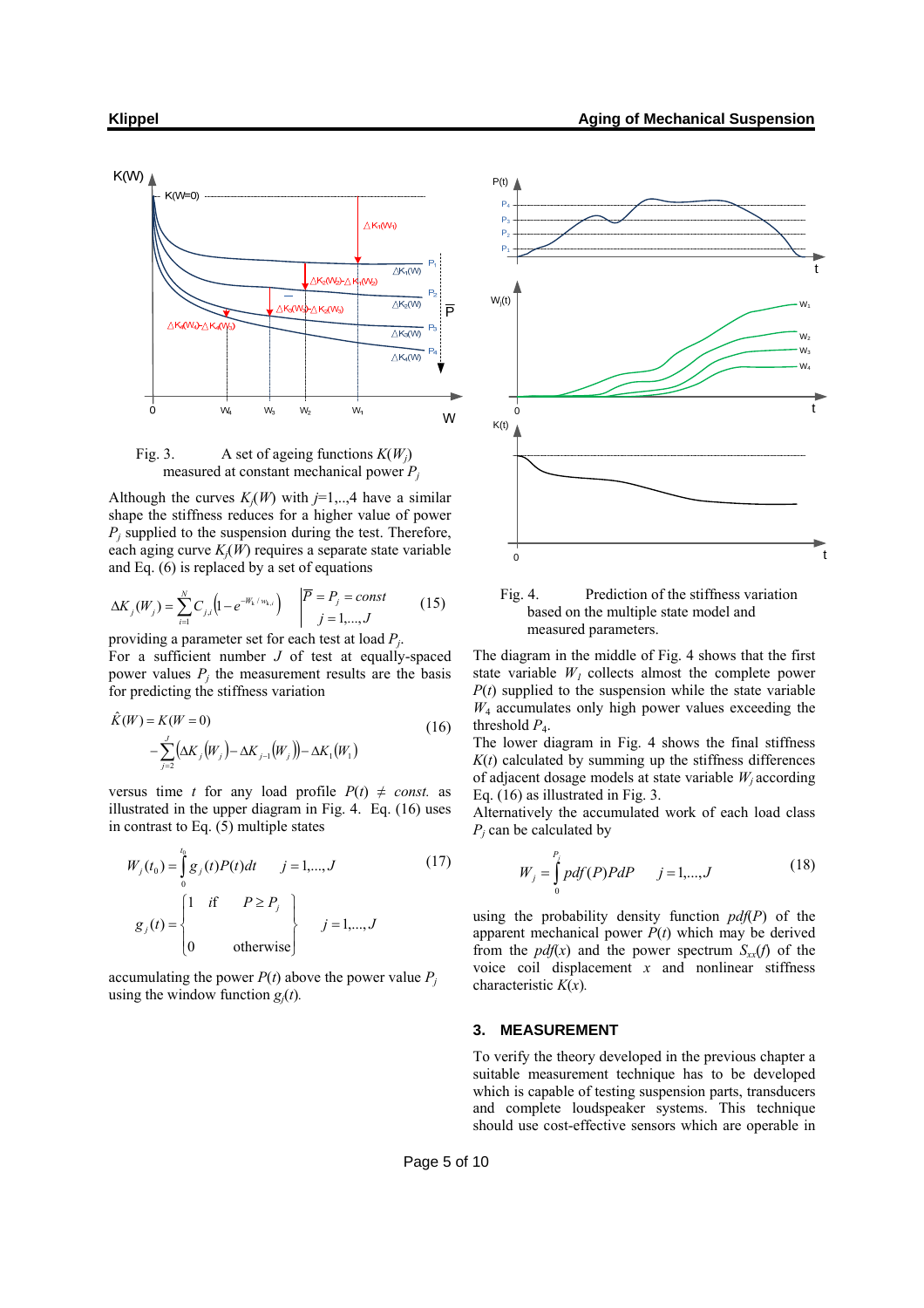**BBBB: ■** enclosure X(t) System Sz. Identification loudspeaker inner clamping K(x) P suspension Fitting Algorihm Laser Sensor Parameters of the Aging Model

Fig. 5. Measurement of spiders, surrounds and passive radiators using a laser sensor and

#### **3.1. Suspension Parts**

system identification

There is strong interest in measuring soft parts such as spiders, surrounds and diaphragms before they are assembled. A non-destructive technique for measuring the linear parameters such as the stiffness value  $K(x=0)$ and loss factor *Q* and the nonlinear stiffness characteristic dynamically is recommended by IEC standard [13]. The suspension part is clamped in a sealed enclosure as shown in Fig. 5 and excited by a sinusoidal sound pressure generated by a loudspeaker mounted in the enclosure. A laser monitors the displacement  $x$  at resonance corresponding to the mass of the inner clamping part and the stiffness of the suspension. System identification techniques [14] can be used to identify the nonlinear stiffness characteristic  $K(x)$  versus displacement *x* and the apparent power calculated by

$$
P(t) = \left| K(x)x(t) \frac{dx(t)}{dt} \right| \tag{19}
$$

#### **3.2. Electro-dynamical Transducers**

The suspension system in an assembled transducer can be simply measured by monitoring electrical signals such as voltage and current at the loudspeaker terminals as illustrated in Fig. 6.



Fig. 6. System identification based on voltage and current signals measured at the loudspeaker terminals.

The apparent mechanical power

$$
P(t) = |F_k(x)v(t)| = |K(x)x(t)v(t)|
$$
  
\n
$$
= \left| \frac{K(x)}{Bl(x)} x(t)Bl(x)v(t) \right|
$$
  
\n
$$
= |i_k(t)u_{\text{emf}}(t)|
$$
\n(20)

corresponds to the electrical power calculated by the electrical current  $i_k(t)$  representing the restoring force  $F_k(x)$  of the suspension and the voltage  $U_{\text{emf}}$ representing the back EMF generated by the velocity  $v(t)$  as shown in the equivalent circuit Fig. 7.



Fig. 7. Electro-mechanical equivalent circuit of the loudspeaker system

The nonlinear force factor characteristic  $Bl(x)$  has to be considered in the calculation as a relative quantity. Both, electrical signals  $i_k(t)$  and  $u_{emf}(t)$  can be determined by nonlinear system identification [15]. This technique requires minimal equipment and is capable of measuring the linear and nonlinear parameters while the loudspeaker reproduces an ordinary audio signal. Neither information about the mechanical system (state variables, parameters) nor an additional sensor (laser or microphone) are required.

#### **3.3. Long-term Monitoring**

Nonlinear system identification techniques as developed for power tests (e.g. PWT [16]) and suspension part measurements (e.g. SPM [16]) can be used for *on-line* 

hostile environments as commonly used for power testing.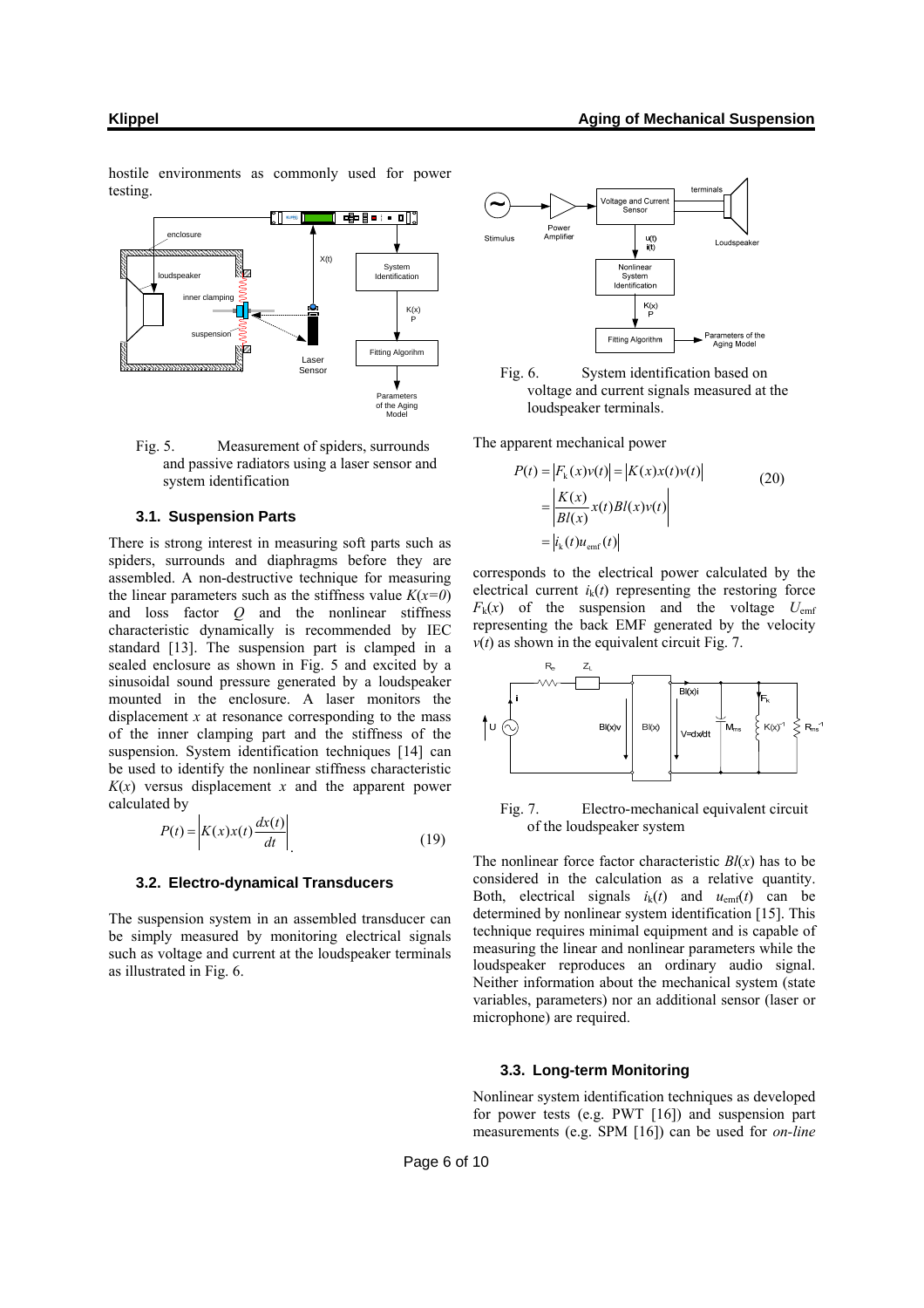*monitoring* of the instantaneous stiffness  $K(x)$  and other parameters in the small and large signal domain while recording the mechanical load expressed as the apparent power *P*(*t*) over measurement time *t*. This long-term testing commonly known as *power test* reveals loudspeaker properties which are significantly different from the behavior of the cold driver measured without any mechanical pre-excitation in the small signal domain.

To consider voice coil heating and visco-elasticity [3] and to improve the comparability with traditional small signal measurements the long-term monitoring of stiffness and T/S parameters can be realized by additional *intermittent tests* performed at defined intervals (< 6 hours). Here the large signal stimulus is removed and a linear parameter measurement (e.g. LPM [16]) with a small amplitude stimulus is executed after giving the device under test sufficient time  $(> 30$ minutes) to adjust to the ambient temperature and to recover from creep.

The sequence of the measurements is repeated automatically and results of each individual measurement are stored in a database as illustrated in Fig. 8.



Fig. 8. Long-term monitoring by looping a sequence of measurements and post-processing of the collected data.

The long-term monitoring of the aging process is usually performed on multiple units of the same type which are taken from the same production batch and have never been used before. To generate input data for the fitting of the varying load model the units are operated at different amplitudes (e.g. terminal voltage) which are constant during test and sample the useable working range in 3dB intervals.

# **3.4. Model Fitting**

An extraction tool is used to derive relevant information such as the stiffness  $K(t_m)$  and power  $P(t_m)$  versus measurement time  $t_m$  and to calculate the accumulated work  $W(t_m)$  and to estimate the free parameters of the

constant load model according to Eq. (5) for each device by minimizing the cost function

$$
C = \sum_{m=1}^{M} \left( K(W(t_m)) - \hat{K}(W(t_m)) \right)^2 \to \text{min.}
$$
 (21)

#### **4. PRACTICAL DIAGNOSTICS**

A spider having an inner and outer diameter of 39 and 130 mm, respectively, excited by the Suspension Part Measurement (SPM [16]) performs a sinusoidal vibration of 11 mm peak displacement for 250 hours. This corresponds with a constant mechanical apparent power of 2 Watts approximately supplied to the suspension part during the test. Fig. 9 shows the stiffness  $K(x=0)$  at the rest position  $x=0$  measured in the large-signal domain by on-line monitoring versus the accumulated work W.



Half of the initial stiffness ( $V_a \approx 50\%$ ) will disappear during the life-cycle of the suspension part. Unfortunately, only half of the changes ( $R_b \approx 50\%$ ) occur during the relative short break-in process requiring only  $w_1$ = 0.02 kWh. The high fatigue ratio of  $V_f \approx 22$  % causes a permanent but slow decay of the stiffness later. This process approaches 90 percent of the final value  $\hat{K}_{\infty}$ =0.9 N/mm after applying a high value of the accumulated work  $W_{90\%} = 0.42$  kWh  $\approx 11 W_{50\%}$ . This suspension part does not provide sufficient longterm stability for many applications.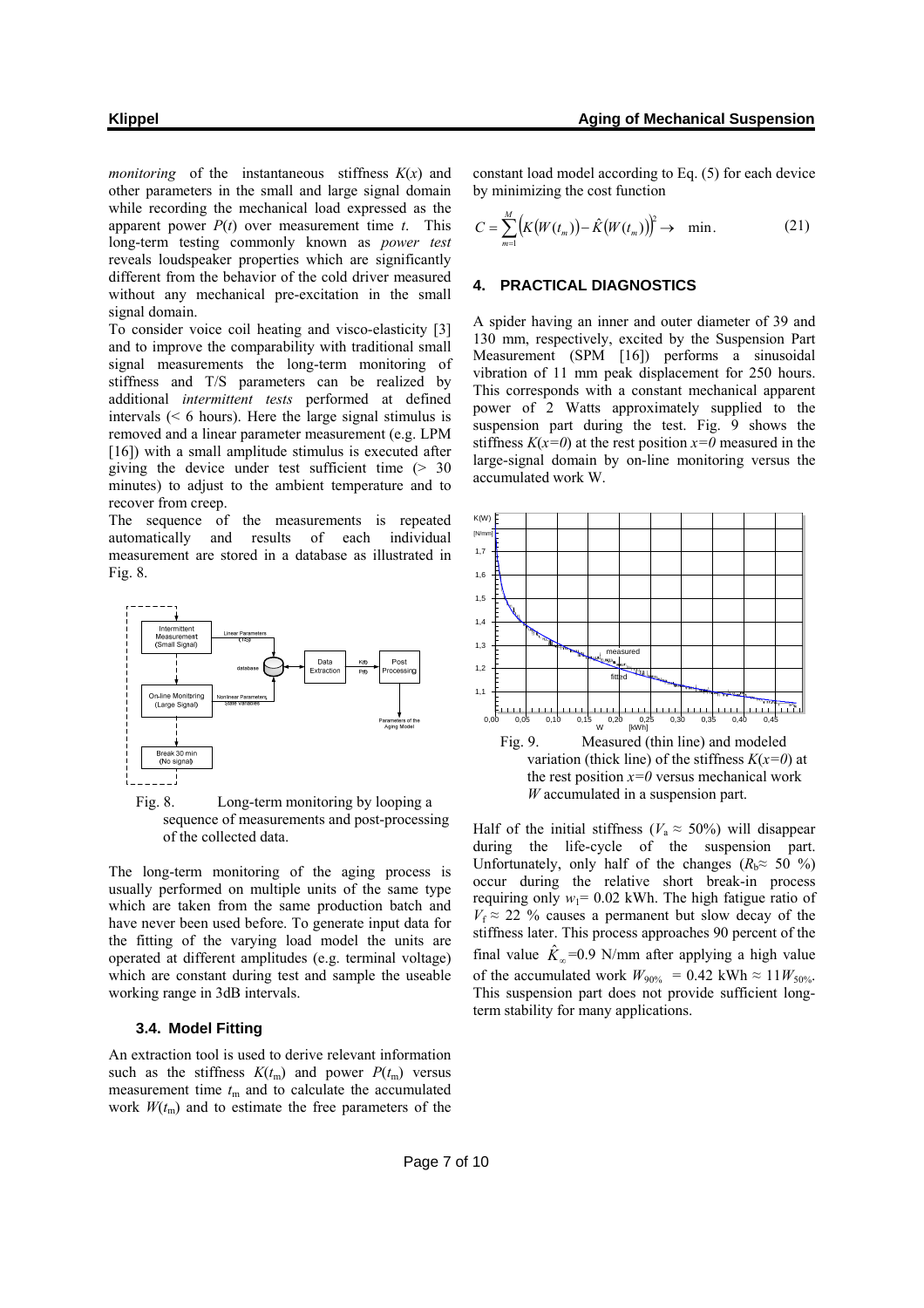

Fig. 10. Mechanical Stiffness *K*(*t*) versus time *t* of three loudspeakers of type A operated at different load *P*



Fig. 11. Predicted stiffness *K*(*W*) versus accumulated work *W* of three loudspeakers of type A operated at different load *P* calculated from the data in Fig. 10.

The mechanical suspension of loudspeaker A as shown in Fig. 10 and Fig. 11 provides a smaller aging ratio  $(V_a)$ *≈* 30 %) and more stability. Most of the variations (*R*b*≈* 85 %) occur during the dominant break-in process and a small amount of work  $W_{90\%} \approx 0.1$  kWh is required to approach 90 % of the final stiffness value. This test has been performed on three units taken from the same batch and operated at three different loads during the aging test. Although the curves are very similar there is a small tendency that the aging is increased and accelerated at higher power values *P*.



Fig. 12. Mechanical Stiffness K(W) versus accumulated work *W* of four loudspeakers of type B operated at different load *P*

The measurements on four units of loudspeaker type B in Fig. 12 show that the stiffness  $K(W, P)$  is not only a unction of the accumulated work  $W$  but also depends to a certain degree on the power value *P*. The two units perated at small power values perform a much slower ging characteristic and will approach a higher finite alue than the other 2 units operated at higher power alues. The similar behavior of the two units operated at 3.4 and 5.9 W may be caused by a similar peak isplacement limited by the force factor nonlinearity [18].



Fig. 13. Ambient temperature  $T_{amb}$  and relative humidity versus time *t* during measurement of loudspeaker A.

# **5. INFLUENCE OF AMBIENT CONDITION**

Ambient temperature and humidity of the air have also a significant influence on the stiffness of the suspension and may cause a significant error in the estimated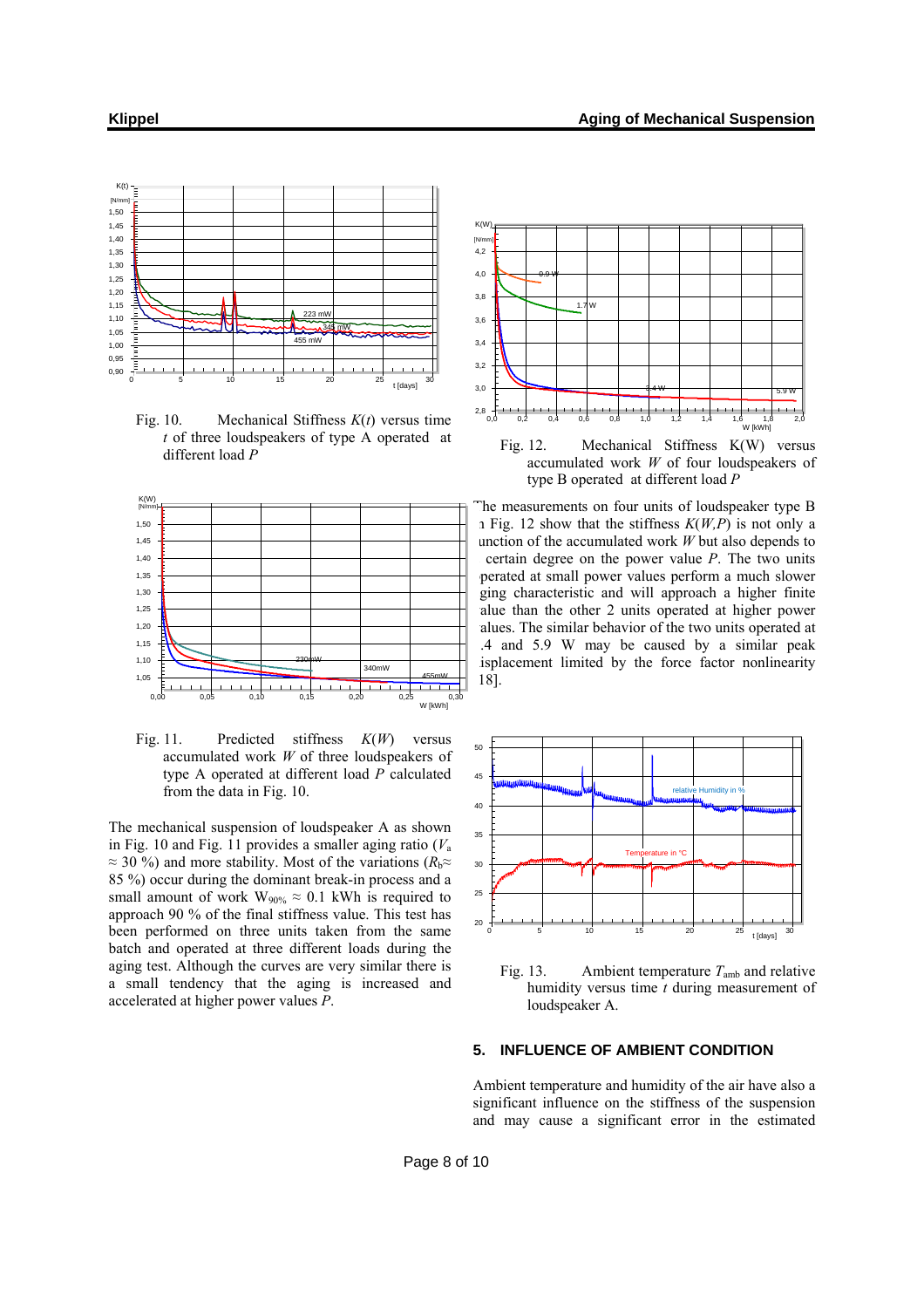parameters of the aging model. Fig. 13, for example, shows the temperature and humidity also monitored during the aging test of loudspeaker A. There are significant changes on the  $9<sup>th</sup>$ ,  $10<sup>th</sup>$  and  $16<sup>th</sup>$  day causing temporary variations of 5% in the stiffness of all units in the measurement room as revealed as temporary peaks in Fig. 10. It is recommended to perform aging tests under constant ambient condition and to exclude erroneous data points from the fitting of the aging model.

# **6. CONCLUSION**

The load-induced aging of the suspension can be described by a dosage model using the mechanical apparent power as a state variable and a few model parameters. This model considers the velocity and force of the nonlinear vibration generated by an arbitrary stimulus. The free parameters can be easily calculated from results of power tests and other long-term measurements using the recorded stiffness *K*(*t*) and apparent power *P*(*t*) versus measurement time *t*. Additional on-line monitoring of the voice coil temperature, displacement, ambient temperature and humidity of the air are required to explain temporary changes of the stiffness caused by varying ambient condition, voice coil heating [17], creep and other viscoelastic effects. Intermittent measurements performed at low amplitudes require an additional break and muting of the high amplitude stimulus for accelerating the aging process to give the suspension part sufficient time to find a thermal and mechanical equilibrium and to produce data which are comparable with the results of traditional small signal measurements. Aging tests applied to loudspeaker transducers require voltage and current monitoring only and can be easily performed on multiple units taken from the same loudspeaker batch to increase accuracy and to investigate the influence of the power level *P*.

The model has been verified on a variety of suspension parts and loudspeaker drive units showing a good agreement between measured and predicted stiffness. For most practical applications it is sufficient to perform the aging tests at a constant power level *P* which is typical for the final application and to use constant load model in Eq. (5) with N=2. The model parameters can be used for predicting the final stiffness value  $\hat{K}_{\infty}$  and for assessing the intensity and dynamics of the aging process. The model supports the separation of the breakin and fatigue effects which is important for assessing the quality and stability of a suspension part. Since break-in is a temporary phenomenon requiring a small amount of mechanical work expressed by parameter *w1* for  $N=2$  the stiffness  $K_{\text{nom}}$  found after break-in and

easily calculated by (14) is a more useful nominal characteristic for loudspeaker design than the initial stiffness  $K(W=0)$ .

A second important quality criterion is the long-term stability of the suspension which corresponds to a low fatigue loss of stiffness  $V_f$  expressed by Eq. (13).

This model developed here has been applied to the stiffness value provided by small signal intermittent testing and to the stiffness value at the rest position  $x=0$ in the nonlinear stiffness characteristic  $K(x)$  provided by on-line monitoring. First experiments revealed that other points in the nonlinear stiffness characteristic, especially at high excursions, are more stable and show a slower aging than the rest position. Further research is required to address the interaction with nonlinear and visco-elastic aspects and to model the influence of the ambient temperature, humidity on the properties of the suspension.

The new empirical model and the measurement technique developed in this paper are the basis for assessing the quality of the suspension parts from a macroscopic perspective. Further research activities on alternative materials and new processing techniques are required to provide new kinds of suspension systems giving the desired linear or nonlinear characteristic and sufficient long-term stability at low manufacturing costs.

# **7. ACKNOWLEDGEMENTS**

The author thanks Felix Kochendörfer for performing the first measurement, implementing the model as a post-processing script in the Extraction Tool [16] and performing some of the analysis.

#### **8. REFERENCES**

- [1] F. Kochendörfer, "Long-Term Monitoring of Loudspeaker Systems in Automotive Applications," Diploma thesis, May 2011, Dresden University of Technology, Institute of Acoustics and Speech Communication.
- [2] D. Clark, "Precision Measurement of Loudspeaker Parameters," J. of Audio Eng., Vol. 45, Number 3, pp. 129-141, March 1997.
- [3] F. Agerkvist and B. R. Pedersen, "Time varying behaviour of the loudspeaker suspension: Displacement level dependency," presented at the 127th Convention of the Audio Engineering Society, New York, (7902), October 2009.